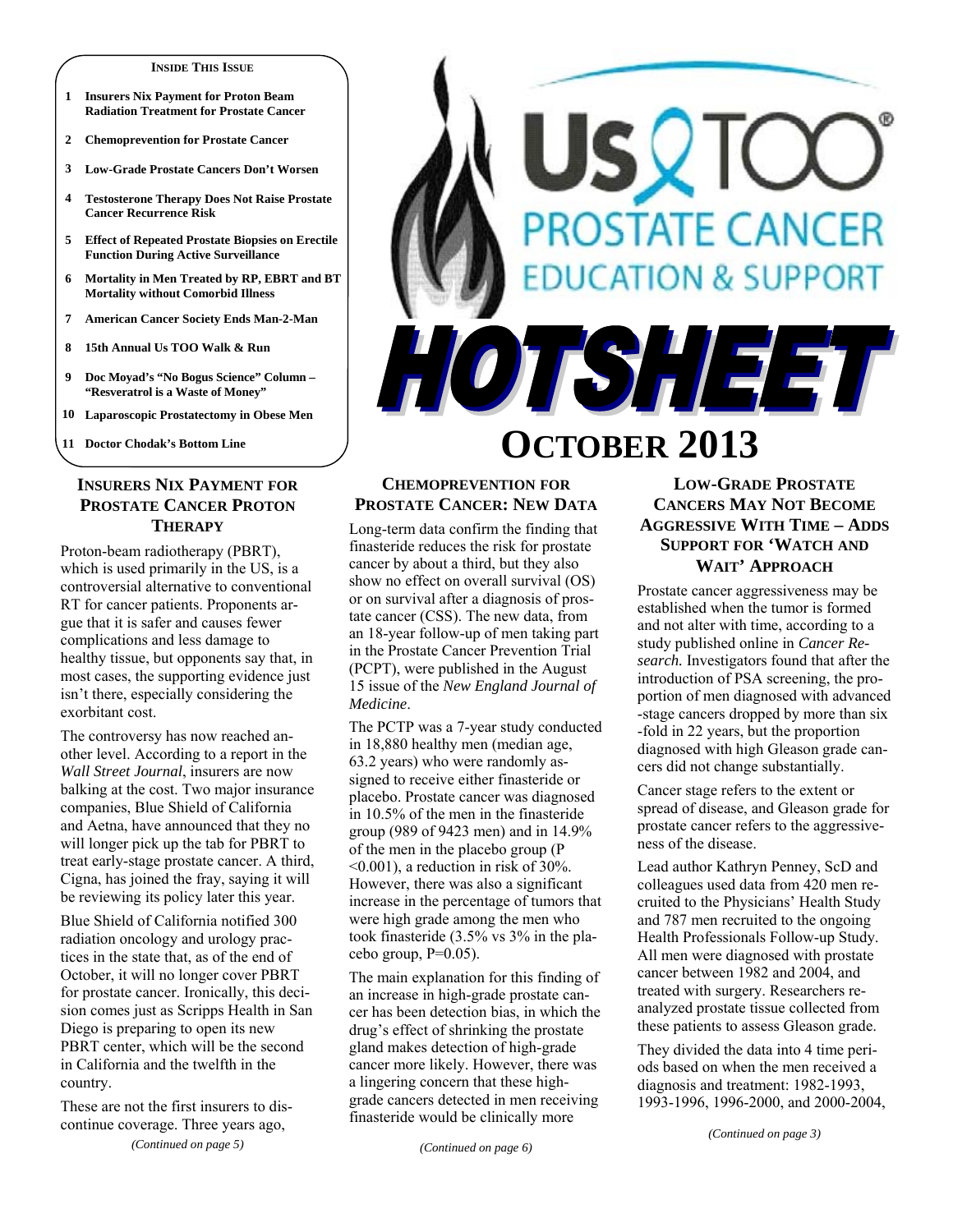

## *AND PEOPLE LIKE YOU!*

ITEMS CONTAINED IN US TOO PUBLICATIONS ARE OBTAINED FROM VARIOUS NEWS SOURCES AND EDITED FOR INCLUSION. WHERE AVAILABLE, A POINT-OF-CONTACT IS PROVIDED.

REFERENCES TO PERSONS, COMPANIES, PRODUCTS OR SERVICES ARE PROVIDED FOR INFORMATION ONLY AND ARE NOT ENDORSEMENTS. READERS SHOULD CONDUCT THEIR OWN RESEARCH INTO ANY PERSON, COMPANY, PRODUCT OR SERVICE, AND CONSULT WITH THEIR LOVED ONES AND PERSONAL PHYSICIAN BEFORE DECIDING ON ANY COURSE OF ACTION.

THE INFORMATION AND OPINIONS EXPRESSED IN THIS PUBLICATION ARE NOT RECOMMENDATIONS FOR ANY MEDICAL TREATMENT, PRODUCT SER-VICE OR COURSE OF ACTION BY US TOO INTER-NATIONAL, INC., ITS OFFICERS AND DIRECTORS, OR THE EDITORS OF THIS PUBLICATION. FOR MEDI-CAL, LEGAL OR OTHER ADVICE, PLEASE CONSULT PROFESSIONAL(S) OF YOUR CHOICE.

*HOTSHEET* EDITORIAL TEAM:

JONATHAN E. MCDERMED, PHARMD ROBERT M. PROTZ, MS JACQUELINE KONIECZKA THOMAS N. KIRK

#### US TOO INTERNATIONAL STAFF:

THOMAS N. KIRK, PRESIDENT AND CEO TERRI GIBBONS LIKOWSKI, CHAPTER SERVICES MGR, TOLL FREE PHONE #: 1-877-978-7866 JACQUELINE KONIECZKA, OFFICE MANAGER

#### US TOO BOARD OF DIRECTORS:

*EXECUTIVE COMMITTEE/OFFICERS* KAY LOWMASTER, MSW, LCSW, CHAIRMAN DAVID P. HOUCHENS, PHD, VICE-CHAIRMAN JEAN JEFFRIES, TREASURER HOWARD KACZMAREK, SECRETARY

#### *DIRECTORS:*

C. TODD AHRENS TOM CVIKOTA JAMES C. HAMMACK, DDS JERRY HARDY DAVID M. LUBAROFF, PHD JEFF MILLS JAMES L. RIEDER DEXTER C. RUMSEY III WILLIAM SEIDEL REV. HAROLD "HAL" TEUSCHER THOMAS N. KIRK, PRESIDENT AND CEO

US TOO INTERNATIONAL, INC. IS INCORPORATED IN THE STATE OF ILLINOIS AND RECOGNIZED AS A 501(C)(3) NOT-FOR-PROFIT CHARITABLE CORPORATION

#### **DONATIONS / GIFTS TO US TOO ARE TAX DEDUCTIBLE**

5003 FAIRVIEW AVE. DOWNER'S GROVE, IL 60515 PHONE: (630) 795-1002 / FAX: (630) 795-1602

**WEBSITE: WWW.USTOO.ORG**

COPYRIGHT 2013, US TOO INTERNATIONAL, INC.

## **TESTOSTERONE THERAPY DOES NOT RAISE PROSTATE CANCER RECURRENCE RISK**

Testosterone replacement therapy (TRT) does not appear to increase the risk of prostate cancer (PCa) recurrence in men following radical prostatectomy (RP), researchers concluded in a paper reported in the *Journal of Urology* (Vol. 190, pp. 639-644, 2013).

Alexander W. Pastuszak, MD, PhD, of the Baylor College of Medicine in Houston, and colleagues reviewed data from 103 hypogonadal PCa patients treated with testosterone after RP (treatment group) and 49 PCa patients who underwent RP but were not hypogonadal (reference group). After a median follow-up of 27.5 months, researchers observed a significant increase in testosterone level in the treatment group. The treatment group also experienced a significant rise in PSA level, whereas the reference group did not. Overall, biochemical recurrence (BCR) occurred at a lower rate in the treatment group: four patients (3.8%) versus eight patients (16%). All recurrences in both groups were in patients with high-risk PCa.

Overall, 15% of the high-risk patients in the treatment group had BCR, which is lower than the 18% to 32% recurrence rate found in previous studies for patients not receiving TRT after radical prostatectomy during a comparable follow-up period.

To better understand whether the observed increase in PSA reflected PCa growth, the investigators calculated the PSA velocity (PSAV) for each group. The median PSAV for all patients in the treatment and reference groups was 0.002 and 0.0002 ng/mL per year, respectively, a nonsignificant difference between the groups.

Furthermore, the researchers found no significant difference in PSAV between the high-risk and non-high-risk subgroups in the treatment and reference groups, indicating that neither group had PSA increases at a rate suggestive of BCR, according to the researchers.

*Renal & Urology News, 23 July 2013* 

## **EFFECT OF REPEATED PROSTATE BIOPSIES ON ERECTILE FUNCTION IN MEN UNDER ACTIVE SURVEILLANCE FOR PROSTATE CANCER**

Braun K, Ahallal Y, Sjoberg DD, et al

#### **J Urol, 22 August 2013; Epub**

**Purpose:** Active surveillance (AS) is becoming an increasingly common management strategy for low-grade prostate cancer and involves repeated prostate biopsies over time. It has been hypothesized that serial biopsies can lead to reduced erectile function (EF) in patients on AS. We explored this hypothesis in a longitudinally followed cohort.

**Materials and Methods:** We identified 342 men on AS whose first biopsy occurred between 2000 and 2009. We investigated EF using patient-reported outcomes, namely the six EF questions from the International Index of Erectile Function (IIEF-6). We estimated the change in EF over time using locallyweighted scatterplot smoothing.

**Results:** The median age in this cohort was 64 (IQR 58-68) years. Median follow-up on AS was 3.5 years (IQR 2.3- 5.0), and the median number of biopsies was 5 (IQR 3-6). Over the first 4 years on AS, EF declined 1.0 points/year (95% confidence interval [CI], 0.2, 1.7) on the IIEF-6 (scale 1-30). When stratified by comorbidities or number of biopsies, we see an almost identical drop in EF over time. The use of Phosphodiesterase-5 inhibitors increased from 5% to 27% from baseline to year 5 on AS.

**Conclusion:** In this longitudinally followed AS cohort we observed a small decline of EF and an increased use of phosphodiesterase-5 inhibitors over time. While we cannot separate out the effect of multiple biopsies from that of the natural aging process on EF in this observational study, our data suggests AS-related biopsies do not have a large impact on EF

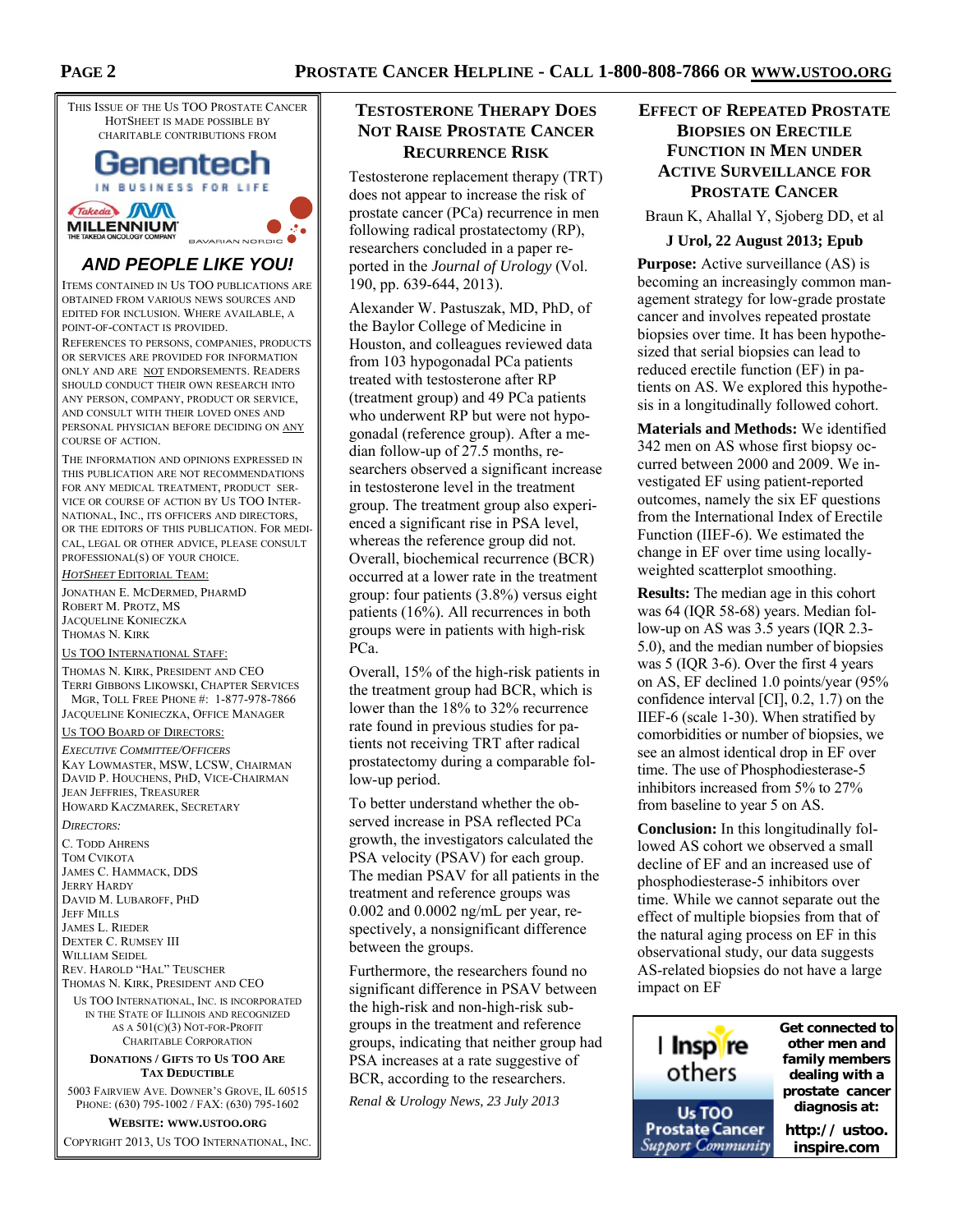## **MORTALITY AFTER PROSTATE CANCER TREATMENT WITH RADICAL PROSTATECTOMY, EXTERNAL-BEAM RADIATION THERAPY, OR BRACHYTHERAPY IN MEN WITHOUT COMORBIDITY**

Nepple K, Stephenson A, Kallogjeri D, et al

**Eur Urol 64: 372-378, 2013** 

**Background:** Medical comorbidity is a confounding factor in prostate cancer (PCa) treatment selection and mortality. Large-scale comparative evaluation of PCa mortality (PCM) and overall mortality (OM) restricted to men without comorbidity at the time of treatment has not been performed.

**Objective:** To evaluate PCM and OM in men with no recorded comorbidity treated with radical prostatectomy (RP), external-beam radiation therapy (EBRT), or brachytherapy (BT).

**Design, setting, and participants:** Data from 10,361 men with localized PCa treated from 1995 to 2007 at two academic centers in the United States were prospectively obtained at diagnosis and retrospectively reviewed. We identified 6692 men with no recorded comorbidity on a validated comorbidity index. Median follow-up after treatment was 7.2 yr.

**Intervention:** Treatment with RP in 4459 men, EBRT in 1261 men, or BT in 972 men.

**Outcome measurements and statistical analysis:** Univariate and multivariate Cox proportional hazards regression analysis, including propensity score adjustment, compared PCM and OM for EBRT and BT relative to RP as reference treatment category. PCM was also evaluated by competing risks analysis.

**Results and limitations:** Using Cox analysis, EBRT was associated with an increase in PCM compared with RP (hazard ratio [HR]: 1.66; 95% confidence interval [CI], 1.05-2.63), while there was no statistically significant increase with BT (HR: 1.83; 95% CI, 0.88-3.82). Using competing risks analysis, the benefit of RP remained but was no longer statistically significant for EBRT (HR: 1.55; 95% CI, 0.92-2.60) or BT (HR: 1.66; 95% CI, 0.79-3.46). In comparison with RP, both EBRT (HR:

*(Continued on page 8)* 

#### **LOW-GRADE CANCERS**

*(Continued from page 1)* 

to represent the pre-PSA and PSA eras. They found that the proportion of men who had PSA screening increased from 42% in 1994 to 81% in 2000. In addition, the proportion of late-stage cancers decreased from 19.9% in the 1982-1993 group to just 3% in the 2000-2004 group – an 85% decline. However, there was only a moderate decrease in high Gleason grade cancers, from 25.3% in the 1982-1993 group to 17.6% in the 2000- 2004 group, reflecting a 30% drop.

With further analyses, the researchers found that the moderate drop in high Gleason grade cancers was not because progression to more aggressive disease was prevented through screening, but because of an increased diagnosis of low -grade disease that would not have been detected without PSA screening.

"Over time, because of PSA screening, men have been more likely to be diagnosed with prostate cancer at an earlier stage, before the disease has had an opportunity to grow and spread. If Gleason grade also progressed over time, we would expect a similar decrease in high Gleason grade disease over time," said Kathryn Penney, Sc.D., instructor in medicine at the Harvard Medical School and associate epidemiologist at the Channing Division of Network Medicine at Brigham and Women's Hospital in Boston, Mass. "We were surprised by just how constant the incidence of highgrade disease has been over time."

Results of this study suggest that lowgrade prostate cancers do not progress to higher grade over time. This adds more evidence to the argument that men diagnosed with low-grade prostate cancers can opt for an active surveillance, or "watch and wait" approach instead of getting treated right away.

"Radical prostatectomy or radiation therapy, the usual treatments for prostate cancer, can have negative side effects such as impotence and incontinence; choosing active surveillance could prevent this decline in quality of life," said Penney. "Men with low-grade disease at diagnosis should seriously consider talking with their doctors about active surveillance."

*Science Daily, 14 August 2013* 

## **AMERICAN CANCER SOCIETY DISCONTINUES MAN TO MAN PROGRAM**

As a follow-up to the initial rumors about the demise of the American Cancer Society (ACS) Man to Man (M2M) support groups, Us TOO initiated a discussion with ACS to discuss how Us TOO can be of assistance to prostate cancer patients and caregivers who previously participated in M2M support groups.

Us TOO is here to help in the transition and Chapter Services Manager Terri Gibbons Likowski has already received calls from about two dozen former members of M2M prostate cancer support groups. Subsequent to our conversation with ACS, they provided us with the following statement about their decision and where they are headed.

The ACS has been forced to make some difficult decisions to better enable the organization to finish the fight against cancer. Achieving that vision will require the Society to narrow its focus and put all its energy and resources into strategies that help the most people, end the most suffering and save the most lives. Among the programs the Society will no longer be offering is the ACS' Man To Man® Prostate Cancer Education and Support Program. While ACS M2M offered a wonderful service, today's cancer patients have many options for ongoing patient support groups, including more programs offered by health care facilities and online. As a result, fewer prostate cancer survivors are utilizing ACS M2M as they have identified alternative programs.

The ACS will continue to support all cancer patients, including those battling prostate cancer. Prostate cancer patients can always find information and resources at cancer.org/prostatecancer or by calling the ACS 24 hours a day, seven days a week at 1-800-227-2345. The Society's toll free information line can help patients find support and resources including Us Too International chapters in their community. Additional links to online and community patient education and support can be found at cancer.org/aboutus/howwehelpyou/ contactus/index

The Society will continue to invest in research to find the causes of and cures for prostate cancer, and advocate for *(Continued on page 8)*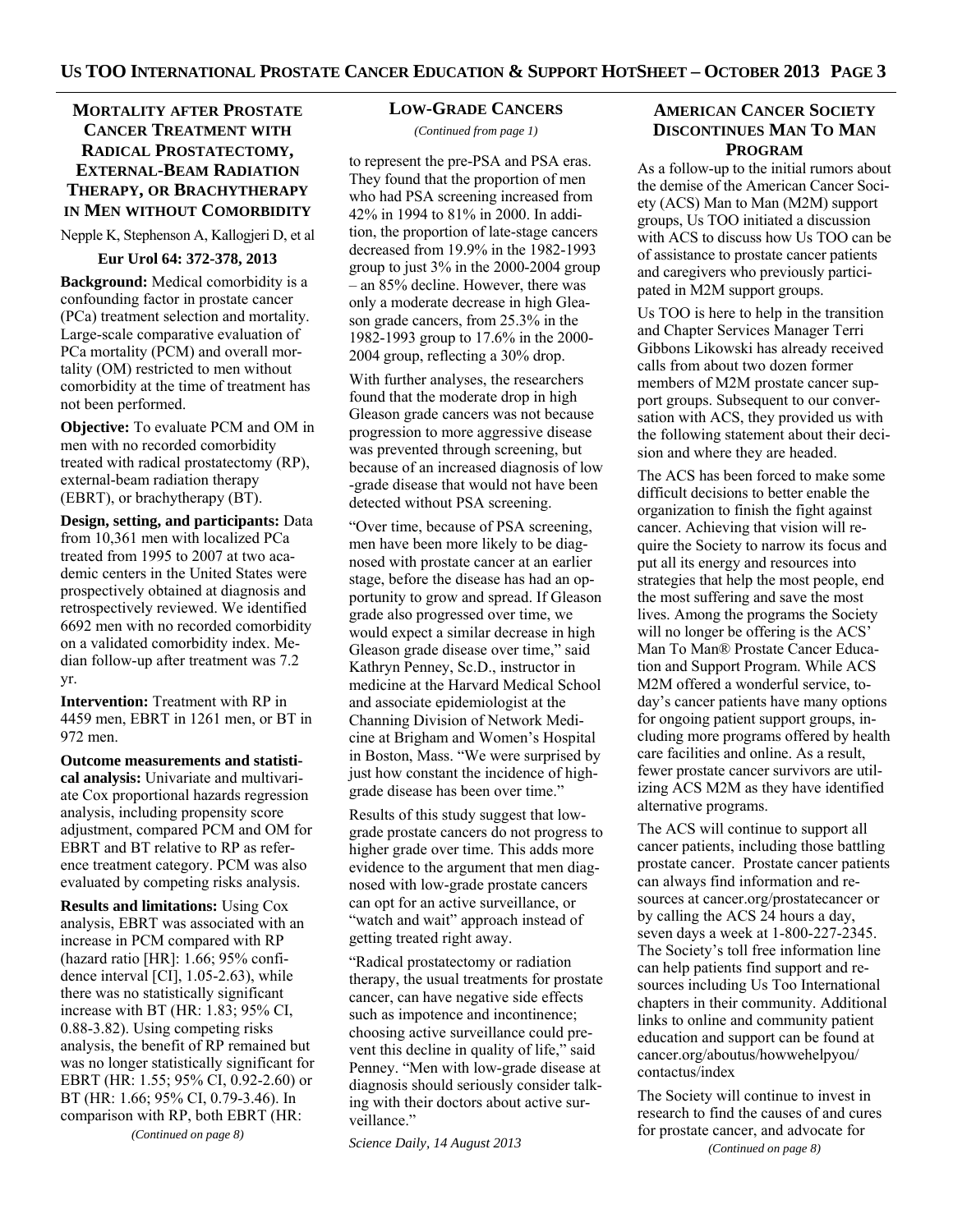## **2013 SEA BLUE PROSTATE CANCER WALK/RUN**

The rain didn't dampen the spirits of participants and supporters who attended the 2013 SEA Blue Prostate Cancer Walk/Run at Chicago's Lincoln Park on Sunday, September 15! Thank you and congratulations to all participants who braved the weather to ensure that the event was a success. And thank you to all of our event sponsors, with a special shout out to our premier supporters -- Bayer Healthcare, Novartis, Abbvie, Dendreon and Medivation/Astellas!

VIPs in attendance included:

- **Prostate cancer survivors who sported** dark blue prostate cancer warrior shirts
- Kevin Coster wearing number 888 from Oak Forest, IL -- the first prostate cancer survivor to cross the finish line of the 5K race with a time of 25:38.7
- Hundreds of members of the 83 SEA Blue teams that each carried a team flag in the Celebration Walk
- Steve Sanders, our returning honorary

event emcee, news anchor at WGN-TV Channel 9, and prostate cancer survivor

- Amy Gregorio, wearing the crown as Mrs. International and sharing her experience of being a SEA Blue walker for the past few years in memory and support of family members impacted by prostate cancer
- Michele Smith, Chicago Lincoln Park alderman of the 43rd Ward, presenting a resolution proclaiming September as Prostate Cancer Awareness Month in Chicago

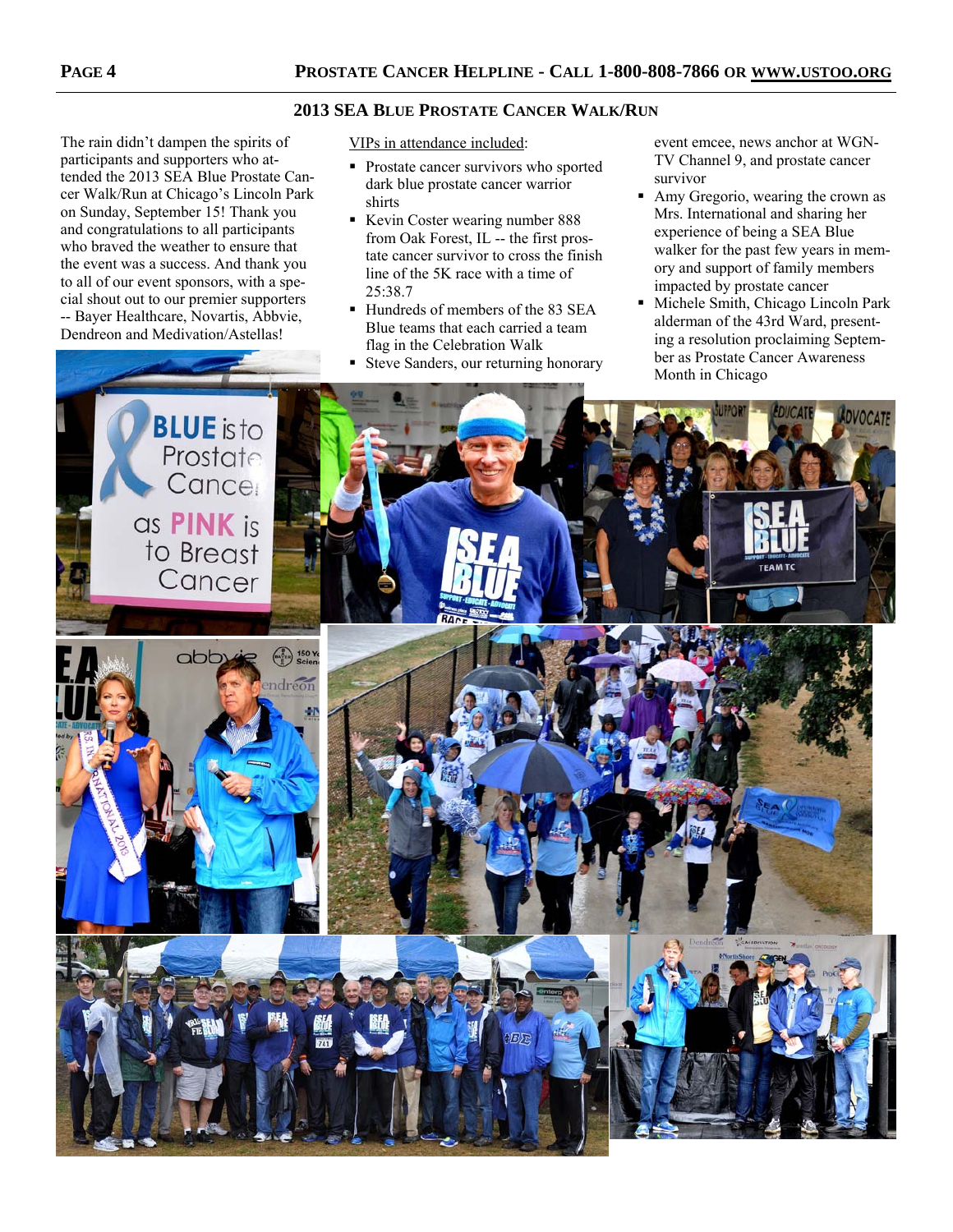#### **INSURERS NIX PAYMENT**

*(Continued from page 1)* 

Regence, a BlueCross Blue Shield insurer that operates in 4 states, stopped its coverage for this indication, and Highmark Inc., Pittsburgh, and Blue Cross and Blue Shield of Kansas City do not cover it. Although many experts agree that some patients are good candidates for PBRT – most notably children with central nervous system tumors – its use in prostate cancer is highly controversial.

The major issue with PBRT is the cost of the treatment as well as the treatment facility. PBRT has a much higher price tag. Some data show that for prostate cancer, the median Medicare reimbursement for PBRT is \$32,428 and for intensity-modulated RT (IMRT) is \$18,575.

The cost to equip and construct a suitable PBRT center can range from \$25 to \$150 million. The acquisition cost for IMRT systems is far less pricey, ranging from \$1.8 to \$5.4 million, according to a 2009 report by the Institute for Clinical and Economic Review on management options for low-risk prostate cancer.

"I think you've been spending money on something that, at the moment, doesn't deliver. It may deliver in the future, but that will probably be after my retirement," Frank H. Saran, MD, from the Royal Marsden NHS Foundation Trust in the United Kingdom, told the mainly American audience at the 2013 AUA meeting. "Proton radiotherapy sells hope, but there is no clear measurable benefit that we can actually translate and explain to a patient" he added.

Even though PBRT is supposed to focus the beams more tightly and thereby reduce complication rates, there is no real evidence for this, explained Gerald Chodak, MD, director of the Midwest Prostate and Urology Health Center in Michiana Shores, Indiana, in an earlier *Medscape* videoblog. And, although some centers have been using this technology for a substantial period of time, "we have yet to see a single report talking about long-term mortality," Dr. Chodak added.

But not all insurers are throwing in the

*(Continued on page 8)* 

## **DOC MOYAD'S WHAT WORKS & WHAT IS WORTHLESS COLUMN, ALSO KNOWN AS "NO BOGUS SCIENCE" COLUMN**

**"Is the dietary supplement resveratrol a waste of money? Lets just say I would rather have you use your money to contribute to the Moyad Beer Fund right now**!**"**

## Mark A. Moyad, MD, MPH, Univ. of Michigan Medical Center, Dept. of Urology

**Editors' note**: Us TOO has invited certain physicians and others to provide information and commentary for the *HotSheet* to enrich its content to empower the reader. This column contains the opinions and thoughts of its author and is not necessarily those of Us TOO International.

**Bottom Line:** New research suggests that if you are a rat or test tube this antiaging supplement sold in many medical offices and on-line might help, but in humans the results have not been impressive thus far. I would not spend your money on this dietary supplement and it is not invited at the Moyad table until it proves it can really do something heart healthy, or it has real consistent anticancer activity in humans. The claims on this supplement have been incredible! Anti-aging, extends telomeres, you can live longer, beat cancer, and even get the cable company to answer your phone call and they will send a technician out the same day (okay, I embellished that last one for fun). However, I have sat on the sidelines for the past 5 years watching the public purchase resveratrol and have witnessed some doctors or medical offices selling it and espousing benefits of this product.

The problem is that although this product looked good in some animal studies and made the cover of some magazines there were not enough human studies conducted for me to jump up and down with excitement. Over the past year the supplement has failed to show any heart healthy benefits (lower cholesterol, blood pressure, reduce weight gain….) in a variety of human studies.<sup>1,2</sup> And, when used in some cancer patients it failed to show activity<sup>3</sup> and in another recent study it appeared to reduce the benefits of exercise. $4$  If that isn't enough for you another recent laboratory study suggested it does not have anti-prostate cancer effects and may in fact encourage tumor growth<sup>5</sup> (keep in mind this was a laboratory study). In reality, I don't think resveratrol helps or harms cancer cells and I hope I am wrong and it is found to do something good in the near future. In the meantime, in order to be invited to the Moyad dietary supplement table for dinner you have to prove your supplement is heart healthy and you have to have some consistent evidence that you

work in humans and not just in test tubes and in rats. So, in the meantime I would save your money and donate it either to prostate cancer research or the Moyad beer fund (funding and supplies are running unusually low this year).

## References

- 1. Poulsen MM, Vestergaard PF, Clasen BF, et al. High-dose resveratrol supplementation in obese men: an investigator-initiated, randomized, placebocontrolled clinical trial of substrate metabolism, insulin sensitivity, and body composition. Diabetes 2013; 62:1186-95
- 2. Yoshino J, Conte C, Fontana L, et al. Resveratrol supplementation does not improve metabolic function in nonobese women with normal glucose tolerance. Cell Metabolism 2012;16:658- 64
- 3. Popat R, Plesner T, Davies F, et al. A phase 2 study of SRT501 (resveratrol) with bortezomib for patients with relapsed and or refractory multiple myeloma. British J Haem 2013;160:714-7
- 4. Gliemann L, Schmidt JF, Olesen J, et al. Resveratrol blunts the positive effects of exercise training on cardiovascular health in aged men. J Physiol, 19 August 2013 [Epub]
- 5. Klink J, Tewari AK, Masko EM, et al. Resveratrol worsens survival in SCID mice with prostate cancer xenografts in a cell-line specific manner, through paradoxical effects on oncogenic pathways. Prostate 2013;73:754-62

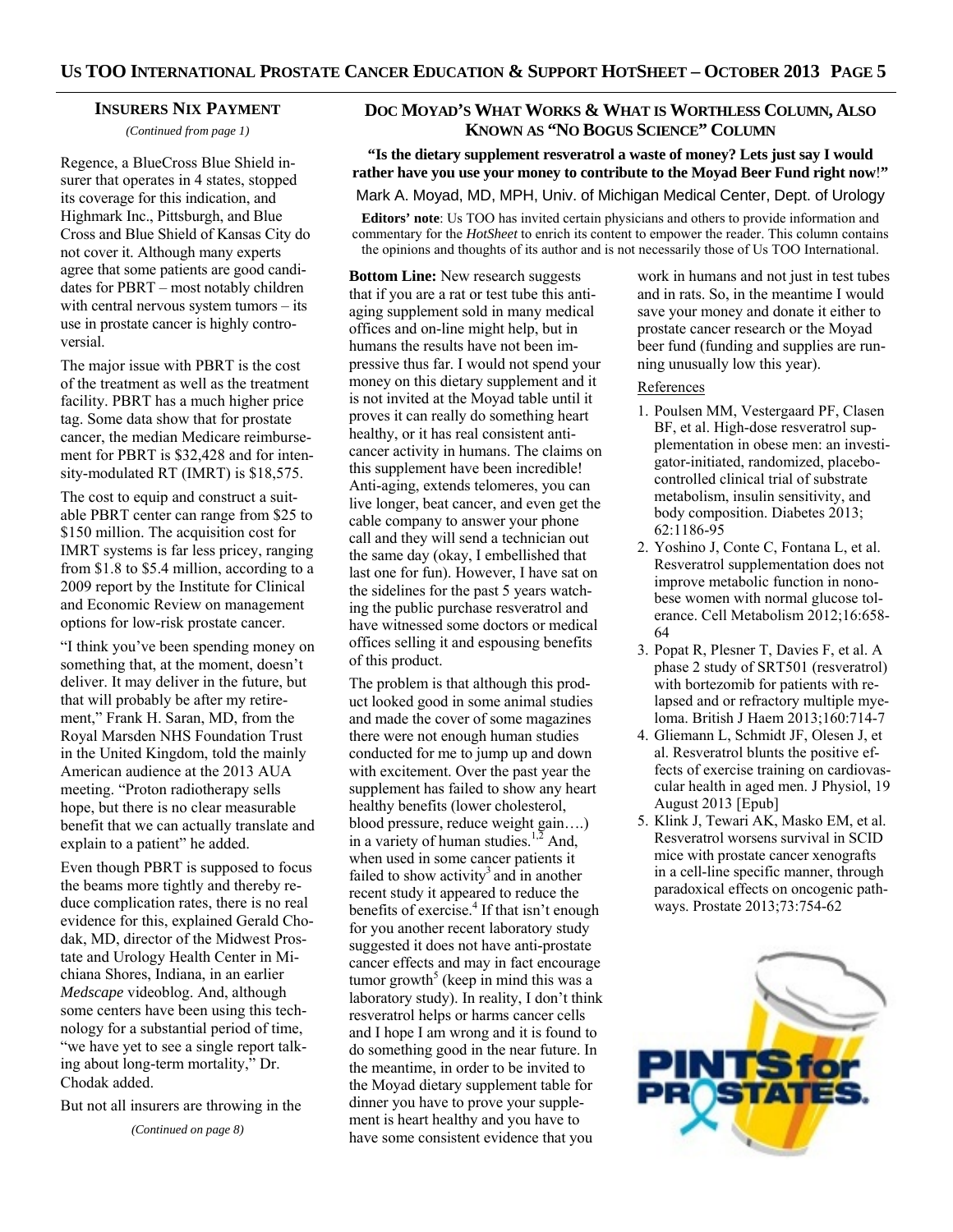## **RADICAL PROSTATECTOMY OUTCOMES IN OBESE AND EXTREMELY OBESE MEN**

Sundi D, Reese AC, Mettee LZ, Trock, BJ, Pavlovich CP

## **Urology, 15 July 2013; Epub ahead of print**

**Objective:** To evaluate the operative and pathologic outcomes of laparoscopic radical prostatectomy and robotassisted radical prostatectomy in men with progressive changes in body mass index (BMI) category.

**Materials and methods:** A singlesurgeon series of 1,023 laparoscopic radical prostatectomy and robot-assisted radical prostatectomy (mostly extraperitoneal) patients was considered. Of these patients, 987 were evaluable. Results were stratified by the World Health Organization BMI category. Multivariate linear and logistic regression analysis was used to model the operating time, length of stay, positive surgical margins, and non-curable cancer.

**Results:** Of the 987 patients, 563 (57%) were overweight and 193 (19.6%) were obese. Of the 193 obese patients, 152 (15.4%) had a BMI of 30 to <35 kg/m<sup>2</sup> (class I obesity), 28 (2.8%) a BMI of 35 to <40 kg/m<sup>2</sup> (class II), and 13 (1.3%) a BMI of  $\geq$ 40 kg/m<sup>2</sup> (class III). No differences were found in the estimated blood loss, complications, PSM, pathologic stage, or biochemical recurrence across the BMI categories (6-month median follow-up). However, pelvic lymph node dissection was more commonly omitted and the nerve-sparing score was inferior in the obese men. On multivariate analysis, a higher BMI was a significant predictor of a longer operating time.

**Conclusion:** Obese men can safely undergo laparoscopic radical prostatectomy or robot-assisted radical prostatectomy, although the ability to perform excellent nerve sparing appears to decrease with increasing obesity. Nevertheless, obese men can expect perioperative and early oncologic outcomes comparable to those of normal weight men without an increased risk of perioperative complications.

#### **LAPAROSCOPIC AND ROBOTIC LONG-TERM FOLLOWUP DATA FROM THE PCPT** *(Continued from page 1)*

aggressive and thus more lethal, the authors comment.

The new analysis, with follow-up data of up to 18 years, was headed by Ian Thompson Jr, MD, director of the Cancer Therapy and Research Center at the University of Texas Health Science Center at San Antonio, and was done specifically to look at whether there was an increased risk for death with finasteride.

The new analysis shows no increase in mortality. The 15-year survival rate was 78% for finasteride and 78.2% for placebo. Additionally, the authors report 10 -year survival data for the 2 different grades of cancer. Men who were diagnosed with low-grade prostate cancer had 10-year survival rates of 83% on finasteride and 80.9% on placebo, whereas men diagnosed with high-grade prostate cancer had 10-year survival rates of 73% on finasteride and 73.6% on placebo.

A major stumbling block to the use of finasteride (and also the similar drug dutasteride) in healthy men for preventing prostate cancer was a finding that emerged from the prevention clinical trials. Although both drugs significantly reduced the risk of being diagnosed with prostate cancer, paradoxically, they also increased the risk of being diagnosed with a high-grade prostate cancer (Gleason score 7-10). It was this finding that scuttled the chances of these drugs being used for chemoprevention. A US Food and Drug Administration (FDA) advisory committee meeting recommended against approval of this indication (both drugs are already marketed for benign prostatic hyperplasia and malepattern baldness). The FDA also mandated that the finding of an increased risk of being diagnosed with high-risk prostate cancer was highlighted in a black box warning in the product labeling.

The new data should reopen the debate about using finasteride for the prevention of prostate cancer, says Eric Klein, MD, from the Cleveland Clinic, in Ohio, who was not involved in the study. "I think this was an over-reaction [by FDA]," Dr. Klein said. He said the black box warning was sensationalist… suggesting that it put men's lives at risk," whereas there was no evidence at the

time that men were harmed, he said.

The new long-term data from the PCTP trial shows that there was no difference in overall survival between the 2 arms of the trial. "This is indisputable evidence that it's safe to take these drugs and they don't make people die," Dr. Klein said in an interview.

"So what's the point of going on that therapy?" asks another prostate cancer expert. Discussing the new survival data from PCTP in a recent Medscape Medical News videoblog, Gerald Chodak, MD, director at the Midwest Prostate and Urology Health Center, Michiana Shores, IN, pointed out that men who took finasteride were less likely to be diagnosed with prostate cancer, but they lived just as long as men who did not take the drug. "The bottom line here is that with the more mature data, it is difficult to make a strong recommendation for the use of finasteride to prevent prostate cancer," he said.

Dr. Klein disagrees; he hopes that the new survival data will allay previous concerns and will reignite enthusiasm for chemoprevention for prostate cancer. "This is the only intervention we have that has shown in a high-quality clinical trial to reduce a man's likelihood of getting prostate cancer," he said. He suggested that it is an intervention that would be appropriate for men with a high risk for prostate cancer, for example, because of family history or ethnicity (African American race).

Dr. Thompson suggests that chemoprevention could save thousands of men from undergoing unnecessary treatment.

*Medscape Medical News, 14 August 2013* 

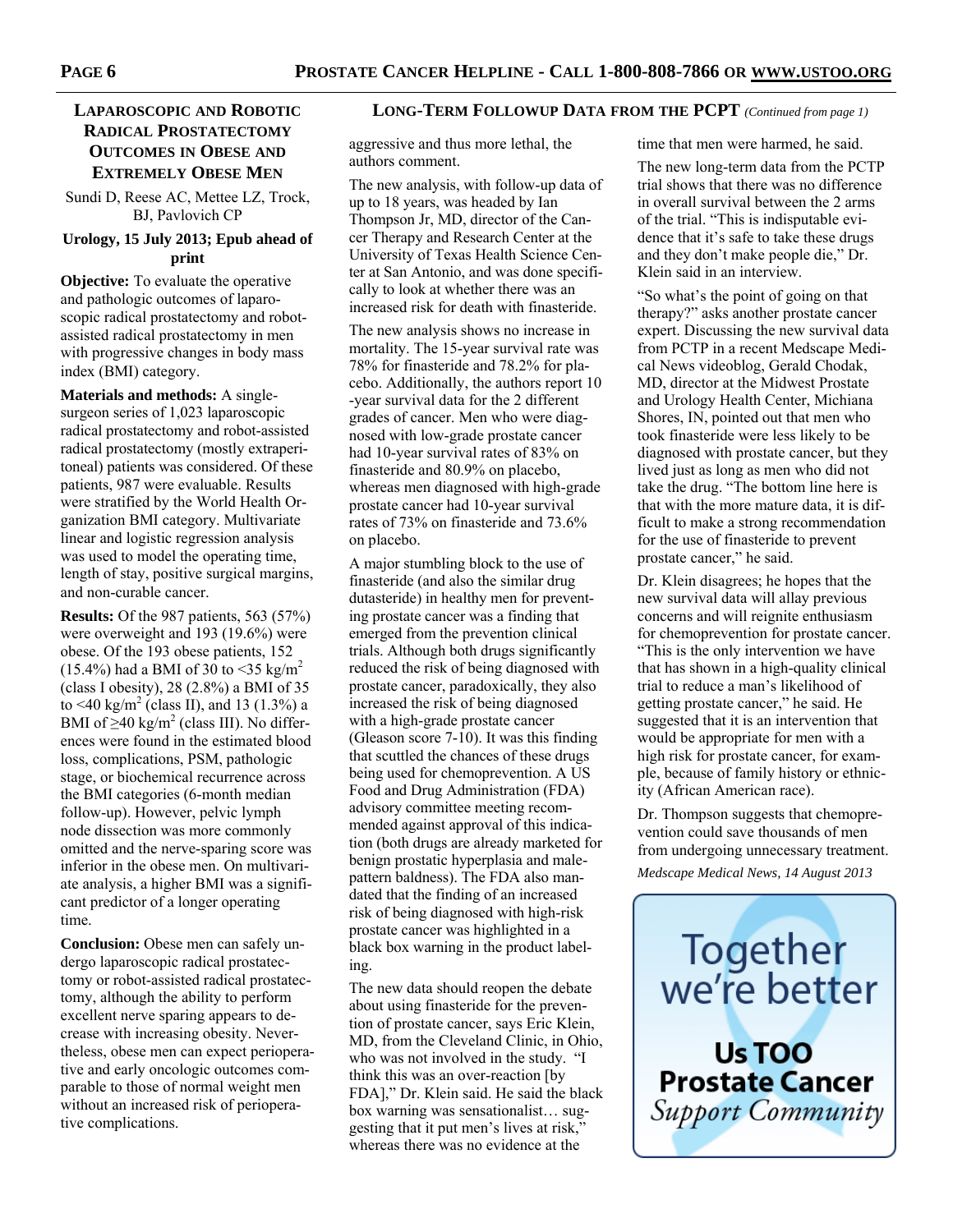### **DOCTOR CHODAK'S BOTTOM LINE** *(Ref Key: article #, page #, column #)*

Gerald Chodak, MD www.prostatevideos.com

*Editors' note*: Us TOO has invited certain physicians and others to provide information and commentary for the *HotSheet* to enrich its content to empower the reader. This column contains the opinions and thoughts of its author and is not necessarily those of Us TOO International.

**a1p1c1** Considerable controversy is now occurring over the use of Proton Beam radiation for men with localized prostate cancer. For many years, Loma Linda Hospital in California, the first center to offer this treatment, has been promoting Proton therapy with the following information taken directly from their website:

- *The treatment is capable of delivering precise, high doses of radiation to accurately target cancer cells without causing damage to healthy tissue surrounding the prostate.*
- *It is more accurate than other kinds of radiation*
- *It poses minimal risk of impotency*
- *The treatment has lower risk of side effects compared with conventional treatment*

These claims have been made WITH-OUT ANY valid scientific evidence to support them. In fact, there has never been a study to show that it is as effective as or safer than other forms of therapy for localized disease. And yet, insurers for years have been paying the significantly higher bill. Now we are hearing that some companies are withdrawing their coverage. No doubt, many men who have had this treatment and those desiring it will be upset. But shouldn't men be more upset about being charged more for a treatment that has not been shown to be worth the higher cost? It is no surprise that our medical costs are skyrocketing when we pay for treatments that are more expensive without clearly delivering better results. To paraphrase a line from the movie "Jerry Macquire", SHOW ME THE DATA!

**The Bottom Line:** Scientific studies rather than theory or hype should be the basis for deciding if a treatment for prostate cancer is worth the expense.

**a2p1c2** The updated results from the prostate cancer prevention trial are likely to heat up the debate about using a 5-alpha reductase inhibitor to prevent prostate cancer. After two additional years of follow-up, Thompson and coworkers found no difference in survival for men taking finasteride compared to placebo despite the higher incidence of high-grade tumors in those taking the drug. Some experts are making the case that since active surveillance (AS) is difficult to accept for many men, avoiding a diagnosis of low-grade disease by taking this drug will spare them the anxiety of conservative therapy or the side effects of a treatment they did not need.

This argument has several problems. First, in this study, 14.9% of men on placebo were diagnosed with cancer compared to about 10.5% of those on finasteride. However, in men subjected to normal screening, the overall cancer detection rate is only about 7.5%. This means that the entire study found nearly twice as many cancers as would be found from normal screening. While finasteride reduced this rate, even in that group, more cancers were found than would be expected in a screened population. So, the drug is mainly reducing the diagnosis of non-life threatening disease that never would have been detected anyway while having no impact on reducing the death rate.

Furthermore, based on two studies that compared watchful waiting to radical prostatectomy (RP), surgery offered no survival benefit to men over 65. The study by Thompson ideally would have looked at the survival in men with highgrade disease who were diagnosed under age 65 to show if the finasteride was causing any harm but there were not enough cases to allow for that analysis.

**The Bottom Line:** At this time, it is still hard to make a strong enough case for taking finasteride to justify its widespread use for preventing prostate cancer.

**a3p1c3** Among the many questions surrounding prostate cancer screening is whether finding cancer earlier and treating it will enable men to avoid developing a more aggressive cancer if their cancer is not diagnosed until several years later. The study by Penney and coworkers attempts to provide an answer and their finding may partly explain

why screening for this disease has not resulted in a much greater benefit than observed in randomized studies. Their results suggest that bad cancers are bad from the beginning, and the not-sodangerous ones, those found so often with screening, do not appear to change over time to a more aggressive cancer. This is a VERY important observation because it means that more men with Gleason  $3+3=6$  might benefit initially from AS rather than aggressive treatment for their management.

In the largest ongoing study of conservative therapy, Klotz found that only about 25% of those switching to aggressive therapy did so because their tumor grade increased. Dr. Carter from John Hopkins has reported that the 15 year risk of dying from a low risk cancer with or without treatment is only about 3%. An argument can be made that they may have been higher grade from the start but those cancer cells were missed on the initial biopsy. Perhaps every man with Gleason 3+3=6 disease should have a repeat biopsy and then delay aggressive therapy unless higher-grade disease is detected. This study also suggests that many of the men who abandon AS for reasons other than a change in Gleason score may be doing so unnecessarily.

**The Bottom Line:** These data provide additional support for AS in men who truly have only Gleason 3+3 disease.

**a4p2c2** Can impotent men treated for prostate cancer safely be given testosterone? Pastuszak and colleagues addressed this important question in a small cohort study. They compared two groups followed for a median of 28 months after RP and found that the odds of a biochemical recurrence were not higher in treated men compared to men not getting testosterone. Other small studies have had similar findings but caution is still needed because the study design used is not sufficient for proving it is absolutely safe. That would require prospective studies with much longer follow-up in which either metastases or *(Continued on page 8)*